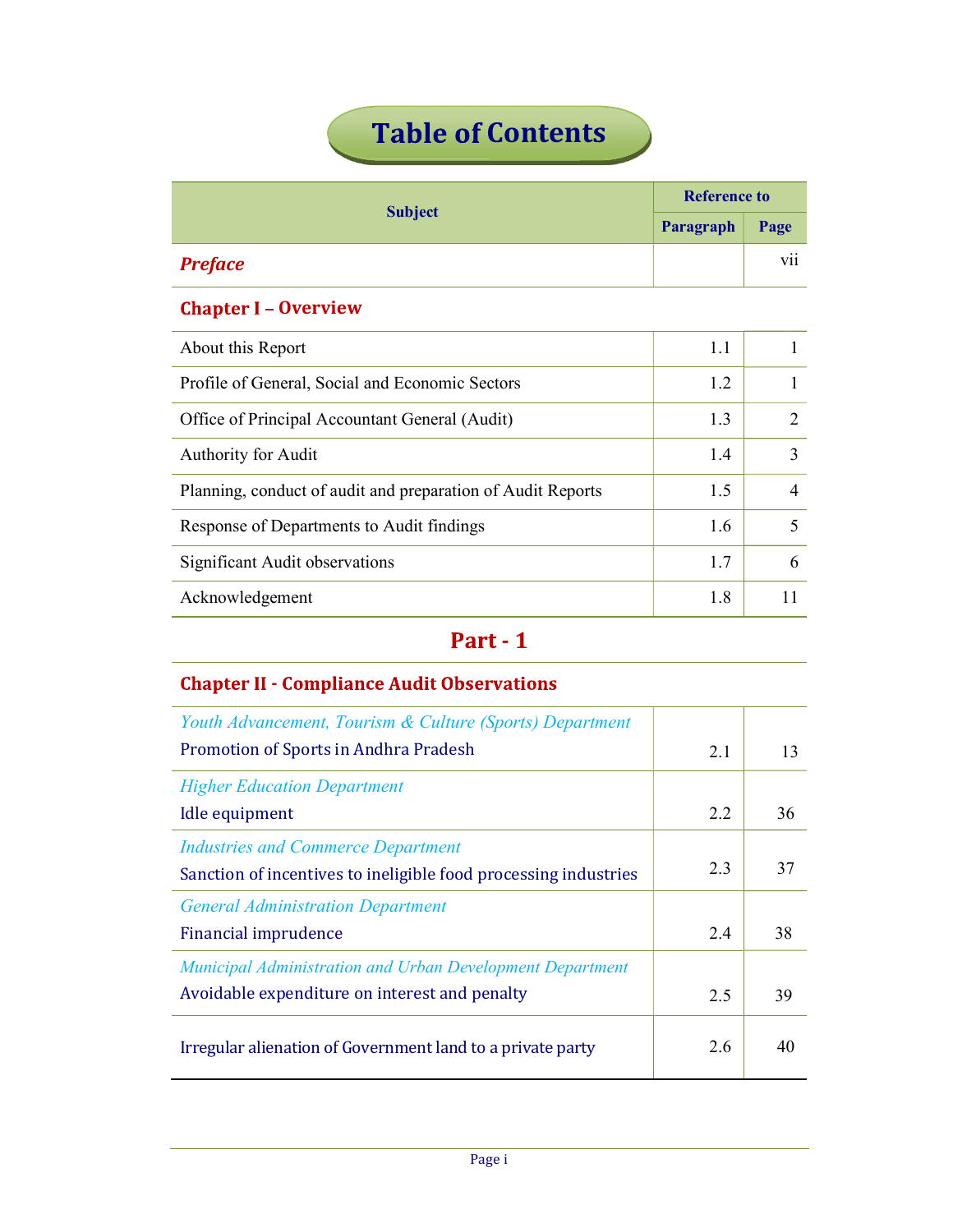| <b>Subject</b>                                                                                                |           | <b>Reference to</b> |  |
|---------------------------------------------------------------------------------------------------------------|-----------|---------------------|--|
|                                                                                                               | Paragraph | Page                |  |
| Loss of revenue of $\text{\textsterling}92.67$ lakh due to incorrect fixation of<br>upset price               | 2.7       | 41                  |  |
| Loss of revenue due to non-collection of rents/fees from<br>lessees                                           | 2.8       | 42                  |  |
| Non-recovery of mobilisation advance                                                                          |           | 43                  |  |
| Unfruitful expenditure due to substandard quality pipes                                                       | 2.10      | 45                  |  |
| Incomplete<br>transfer<br>of Profession<br>Tax<br>Greater<br>to<br>Visakhapatnam Municipal Corporation        | 2.11      | 46                  |  |
| <b>Panchayat Raj and Rural Development Department</b><br>Non-compliance with rules for accounting of receipts | 2.12      | 47                  |  |
| Unfruitful expenditure towards construction of summer<br>storage tank                                         | 2.13      | 48                  |  |
| Part - 2                                                                                                      |           |                     |  |
| <b>Chapter III - Functioning of Public Sector Undertakings (PSUs)</b>                                         |           |                     |  |
| Introduction                                                                                                  | 3.1       | 51                  |  |

| Part - 2<br><b>Chapter III - Functioning of Public Sector Undertakings (PSUs)</b><br>Introduction<br>51<br>3.1<br><b>Investment</b> in State PSUs<br>52<br>3.2<br><b>Accountability Framework</b><br>3.3<br>53<br>Submission of Accounts by PSUs<br>3.4<br>54<br>Follow-up action on Audit Reports<br>3.5<br>54<br>Discussion of Audit Reports by COPU<br>3.6<br>55<br>3.7<br>Compliance to Reports of COPU<br>56<br><b>Chapter IV - Functioning of Power Sector PSUs</b><br>Introduction<br>4.1<br>57<br>Restructuring, Disinvestment and Privatisation of Power Sector PSUs<br>4.2<br>58<br><b>Investment in Power Sector PSUs</b><br>58<br>4.3<br>Budgetary support to Power Sector PSUs<br>4.4<br>60 | Unfruitful expenditure towards construction of summer<br>storage tank | 2.13 | 48 |
|----------------------------------------------------------------------------------------------------------------------------------------------------------------------------------------------------------------------------------------------------------------------------------------------------------------------------------------------------------------------------------------------------------------------------------------------------------------------------------------------------------------------------------------------------------------------------------------------------------------------------------------------------------------------------------------------------------|-----------------------------------------------------------------------|------|----|
|                                                                                                                                                                                                                                                                                                                                                                                                                                                                                                                                                                                                                                                                                                          |                                                                       |      |    |
|                                                                                                                                                                                                                                                                                                                                                                                                                                                                                                                                                                                                                                                                                                          |                                                                       |      |    |
|                                                                                                                                                                                                                                                                                                                                                                                                                                                                                                                                                                                                                                                                                                          |                                                                       |      |    |
|                                                                                                                                                                                                                                                                                                                                                                                                                                                                                                                                                                                                                                                                                                          |                                                                       |      |    |
|                                                                                                                                                                                                                                                                                                                                                                                                                                                                                                                                                                                                                                                                                                          |                                                                       |      |    |
|                                                                                                                                                                                                                                                                                                                                                                                                                                                                                                                                                                                                                                                                                                          |                                                                       |      |    |
|                                                                                                                                                                                                                                                                                                                                                                                                                                                                                                                                                                                                                                                                                                          |                                                                       |      |    |
|                                                                                                                                                                                                                                                                                                                                                                                                                                                                                                                                                                                                                                                                                                          |                                                                       |      |    |
|                                                                                                                                                                                                                                                                                                                                                                                                                                                                                                                                                                                                                                                                                                          |                                                                       |      |    |
|                                                                                                                                                                                                                                                                                                                                                                                                                                                                                                                                                                                                                                                                                                          |                                                                       |      |    |
|                                                                                                                                                                                                                                                                                                                                                                                                                                                                                                                                                                                                                                                                                                          |                                                                       |      |    |
|                                                                                                                                                                                                                                                                                                                                                                                                                                                                                                                                                                                                                                                                                                          |                                                                       |      |    |
|                                                                                                                                                                                                                                                                                                                                                                                                                                                                                                                                                                                                                                                                                                          |                                                                       |      |    |
|                                                                                                                                                                                                                                                                                                                                                                                                                                                                                                                                                                                                                                                                                                          |                                                                       |      |    |
|                                                                                                                                                                                                                                                                                                                                                                                                                                                                                                                                                                                                                                                                                                          | Reconciliation with Finance Accounts                                  | 4.5  | 61 |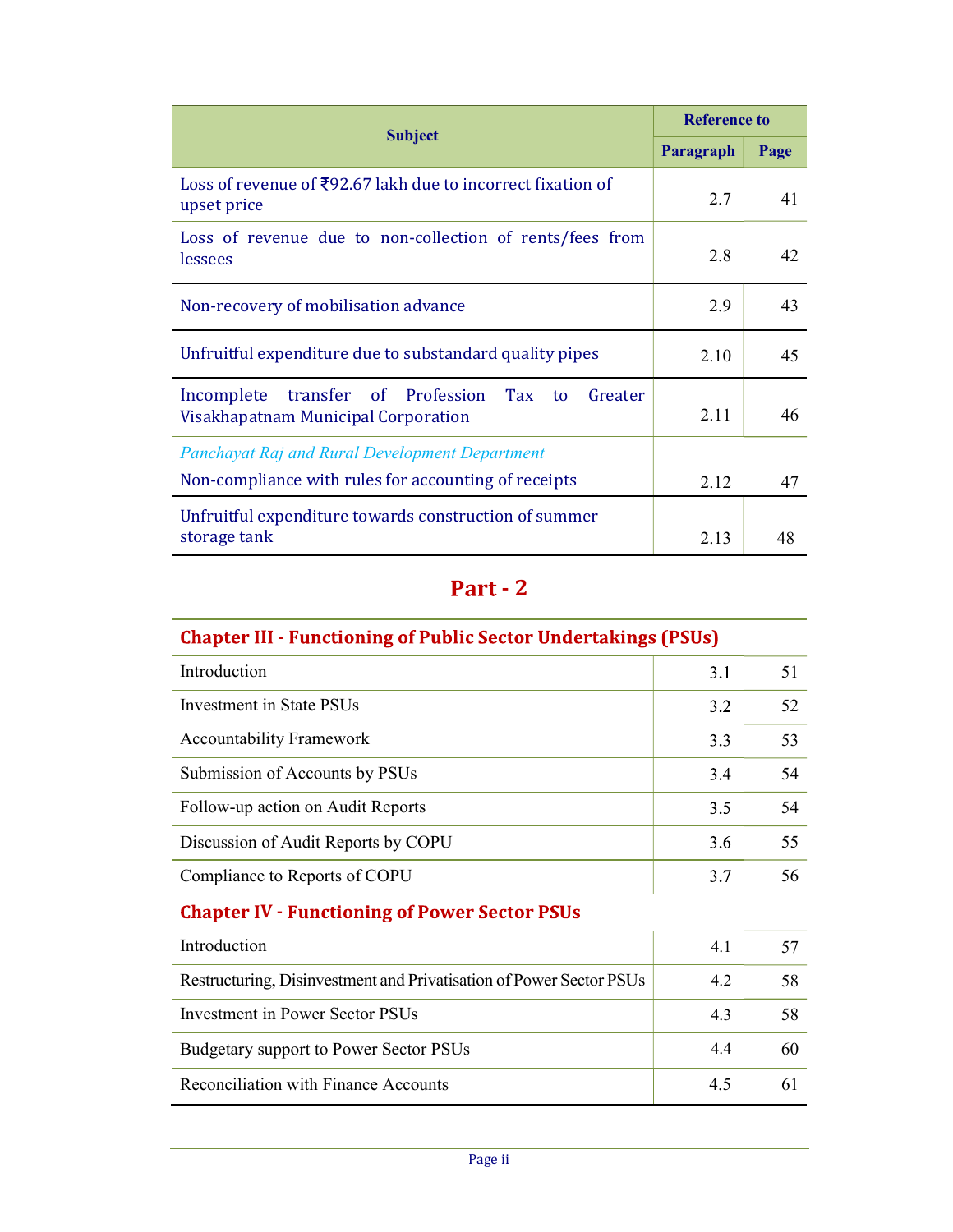| <b>Subject</b>                                            |           | <b>Reference to</b> |  |
|-----------------------------------------------------------|-----------|---------------------|--|
|                                                           | Paragraph | Page                |  |
| Submission of Accounts by Power Sector PSUs               | 4.6       | 61                  |  |
| Performance of Power Sector PSUs                          | 4.7       | 63                  |  |
| Assistance under Ujwal DISCOM Assurance Yojana            | 4.8       | 69                  |  |
| Comments on Accounts of Power Sector PSUs                 | 4.9       | 71                  |  |
| <b>Chapter V - Functioning of PSUs (Non-Power Sector)</b> |           |                     |  |
| Introduction                                              | 5.1       | 73                  |  |
|                                                           |           |                     |  |
| Investment in PSUs (Non-Power Sector)                     | 5.2       | 74                  |  |

| Introduction                                                                  | 5.1  | 73 |
|-------------------------------------------------------------------------------|------|----|
| Investment in PSUs (Non-Power Sector)                                         |      | 74 |
| Restructuring, Disinvestment and Privatisation of PSUs (Non-<br>Power Sector) |      | 75 |
| Budgetary Support to PSUs (Non-Power Sector)                                  | 5.4  | 75 |
| Reconciliation with Finance Accounts                                          |      | 77 |
| Submission of accounts by PSUs (Non-Power Sector)                             |      | 77 |
| Impact of non-finalisation of accounts by Non-Power Sector PSUs               |      | 79 |
| Placement of Separate Audit Reports by Statutory Corporations                 |      | 79 |
| Performance of PSUs (Non-Power Sector)                                        |      | 79 |
| Winding up inactive PSUs (Non-Power Sector)                                   |      | 87 |
| Comments on Accounts of PSUs (Non-Power Sector)                               | 5.11 | 88 |
|                                                                               |      |    |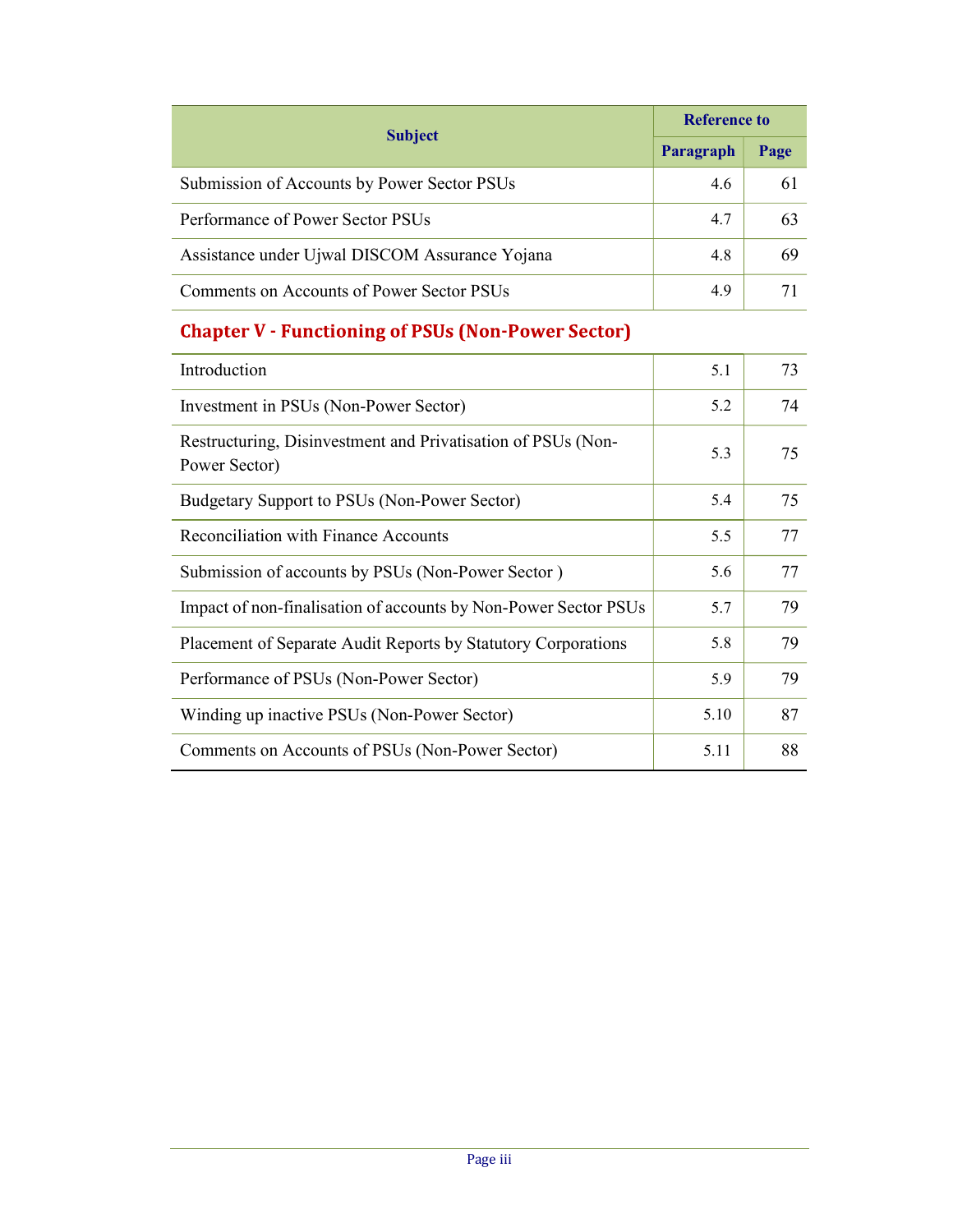## Appendices

| <b>Appendix</b> | <b>Subject</b>                                                                                       | <b>Reference to</b> |      |  |
|-----------------|------------------------------------------------------------------------------------------------------|---------------------|------|--|
| No.             |                                                                                                      | Paragraph           | Page |  |
| Part - 1        |                                                                                                      |                     |      |  |
| 1.1             | Department-wise break-up of outstanding Inspection<br>Reports and Paragraphs                         | 1.6.1               | 91   |  |
| 1.2             | Position<br>of<br>pending<br>Explanatory<br>Notes<br>(as of 31 December 2019)                        | 1.6.3               | 92   |  |
| 1.3             | Position<br>of<br>pending<br>Action<br>Taken<br><b>Notes</b><br>(as of 31 December 2019)             | 1.6.4               | 93   |  |
| 2.1             | Statement showing the Resource Mobilisation made by<br><b>Sports Authority</b>                       | 2.1.4.2(b)          | 94   |  |
| $2.2\,$         | Statement showing the policies not implemented by<br><b>Sports Authority</b>                         | $2.1.4.3$ (c)       | 95   |  |
| 2.3             | Statement showing the district-wise execution of works                                               | $2.1.5.3$ (a)       | 98   |  |
| 2.4             | Statement showing the incomplete/abandoned works                                                     | $2.1.5.3$ (c)       | 99   |  |
| 2.5             | Statement showing sports Infra Projects sanctioned by<br>Government of India under different schemes | 2.1.5.4(a)          | 101  |  |
| 2.6             | Statement showing the unutilised balance of SAAP                                                     | $2.1.5.4$ (b) (ii)  | 103  |  |
| 2.7             | Statement showing the amounts diverted by District<br><b>Sports Authorities</b>                      | $2.1.5.4$ (b) (iii) | 104  |  |
| 2.8             | Statement showing drawal of self-cheques at DSA Guntur                                               | $2.1.5.4$ (b) (iv)  | 104  |  |
| 2.9             | Statement showing details of utilisation of infrastructure                                           | 2.1.5.5             | 105  |  |
| 2.10            | Statement showing details of sports kits kept idle                                                   | 2.1.5.5(c)          | 107  |  |
| 2.11            | Statement showing details of excess amount paid by<br><b>SAAP</b>                                    | $2.1.6.3$ (a) (i)   | 107  |  |
| 2.12            | Statement showing details of amount paid by SAAP to<br>ineligible players                            | $2.1.6.3$ (a) (ii)  | 108  |  |
| 2.13            | Statement showing EPF penalties and interest levied by<br>the EPFO and payments made by the ULBs     | 2.5                 | 109  |  |
|                 | Part-2                                                                                               |                     |      |  |
| 3.1             | Statement showing the PSUs, which were considered for<br>financial analysis in this Report           | 3.1                 | 110  |  |
| 3.2             | Statement showing Equity and Long-term loans of PSUs<br>outstanding as on 31 March 2019              | 3.2 and 5.2         | 112  |  |